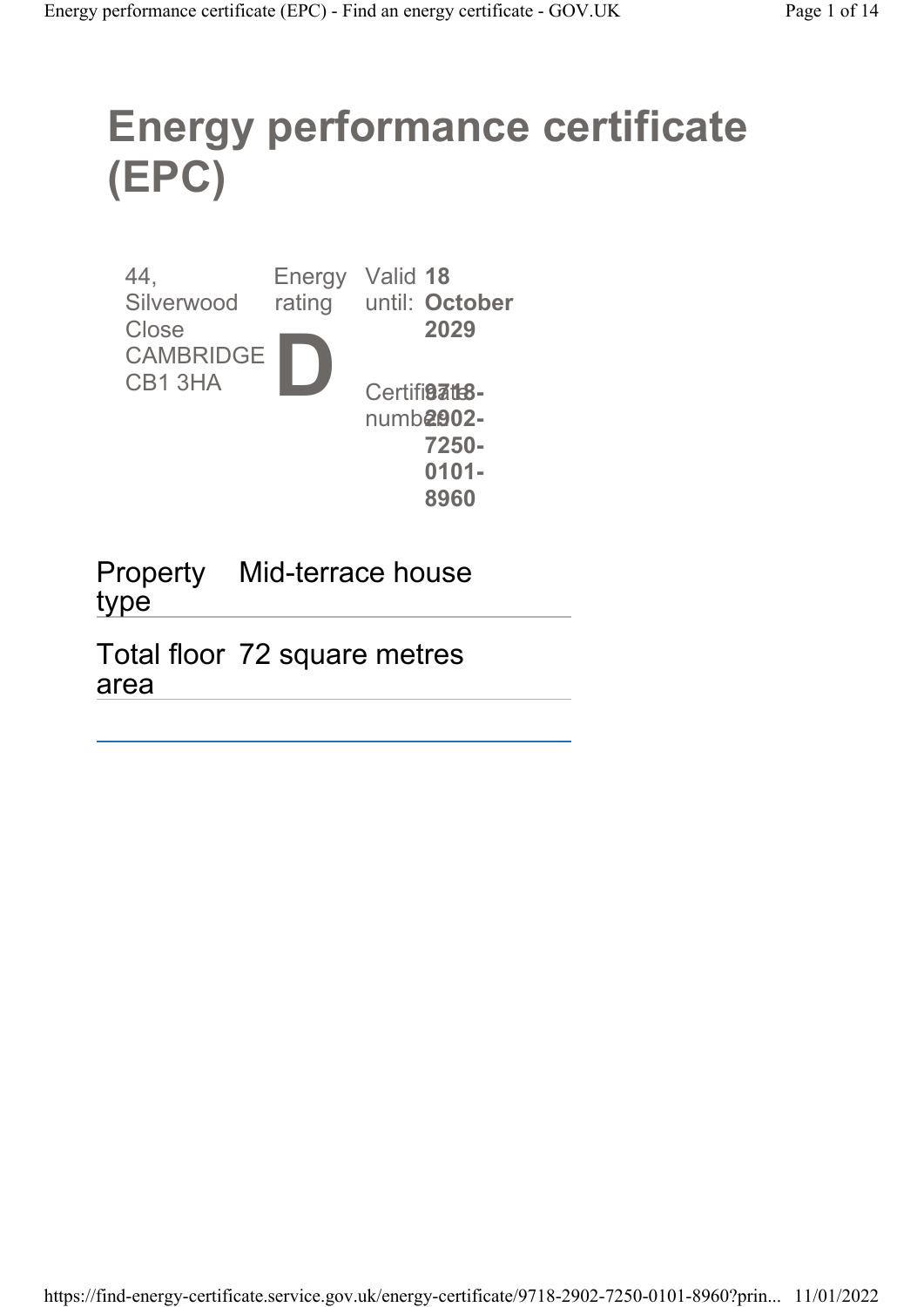## Rules on letting this property

Properties can be rented if they have an energy rating from A to E.

If the property is rated F or G, it cannot be let, unless an exemption has been registered. You can read guidance for landlords on the regulations and exemptions (https://www.gov.uk/guidance/domesticprivate-rented-property-minimum-energyefficiency-standard-landlord-guidance).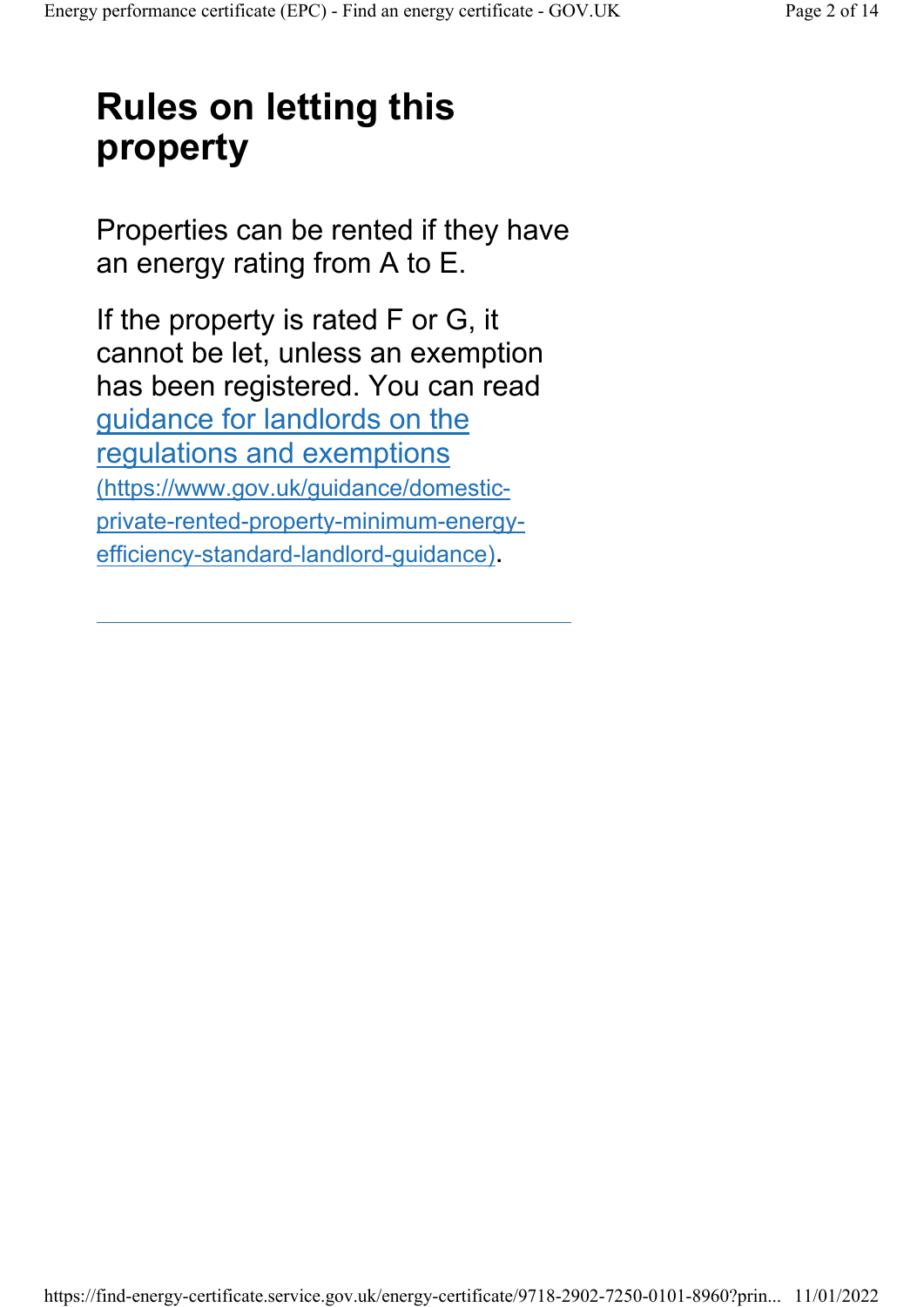### Energy efficiency rating for this property

This property's current energy rating is D. It has the potential to be B.

See how to improve this property's energy performance.



The graph shows this property's current and

potential energy efficiency.

**Properties** are given a rating from A (most efficient) to G (least efficient).

**Properties** are also given a score. The higher the number the lower your fuel bills are likely to be.

For properties in England and Wales:

the average energy rating is D the average energy score is 60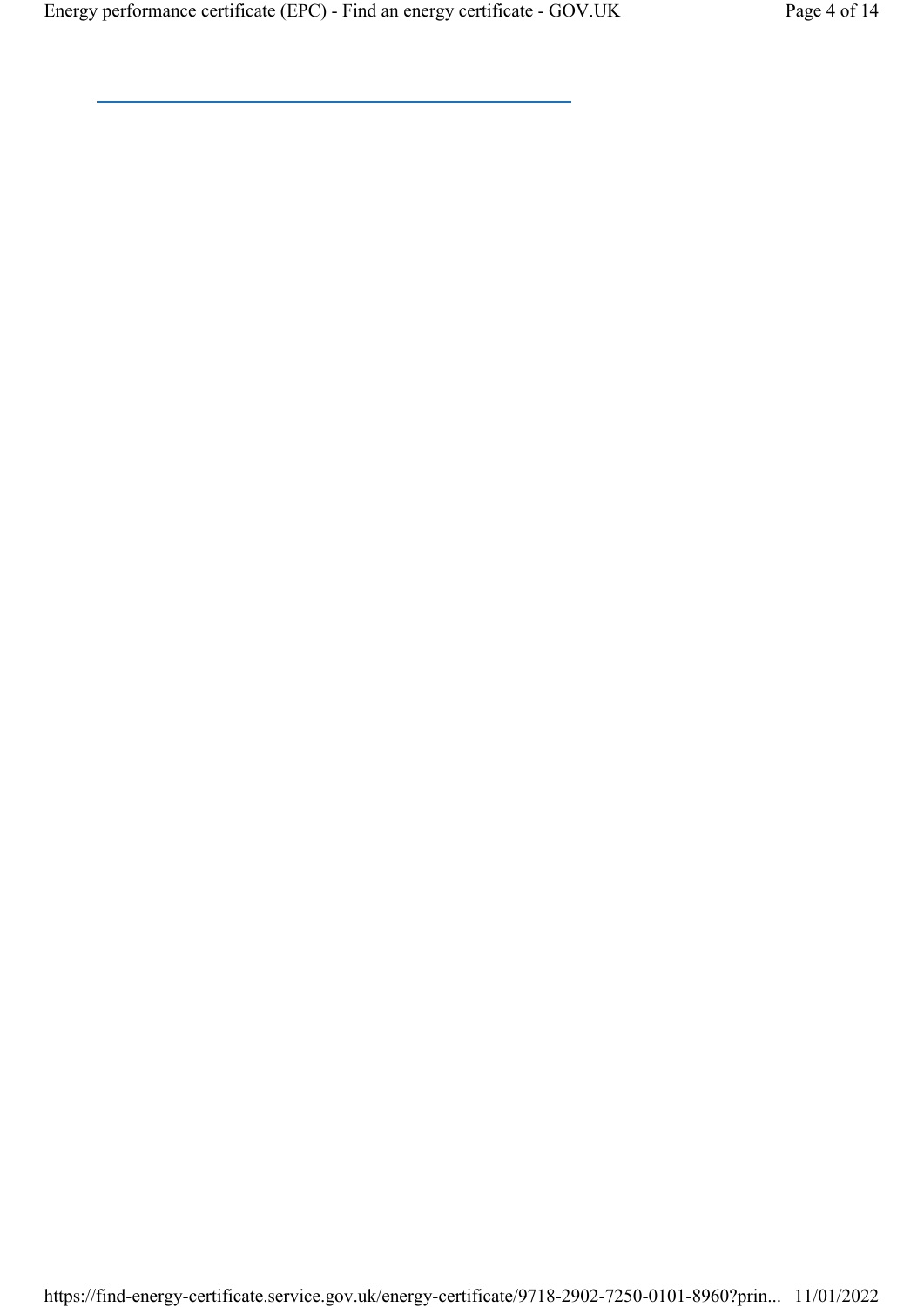### Breakdown of property's energy performance

This section shows the energy performance for features of this property. The assessment does not consider the condition of a feature and how well it is working.

Each feature is assessed as one of the following:

- very good (most efficient)
- good
- average
- poor
- very poor (least efficient)

When the description says "assumed", it means that the feature could not be inspected and an assumption has been made based on the property's age and type.

| <b>Feature</b>          | <b>Description</b>                                | Rating       |
|-------------------------|---------------------------------------------------|--------------|
| Wall                    | Solid brick, as built, no insulation<br>(assumed) | Verv<br>poor |
| Roof                    | Pitched, 270 mm loft insulation                   | Good         |
| Window                  | Fully double glazed                               | Good         |
| Main heating            | Boiler and radiators, mains gas                   | Good         |
| Main heating<br>control | Programmer, room thermostat and<br>TRVs           | Good         |
| Hot water               | From main system                                  | Good         |
| Lighting                | Low energy lighting in 78% of fixed<br>outlets    | Very<br>good |
| Floor                   | Suspended, no insulation<br>(assumed)             | N/A          |
| Secondary<br>heating    | Room heaters, dual fuel (mineral<br>and wood)     | N/A          |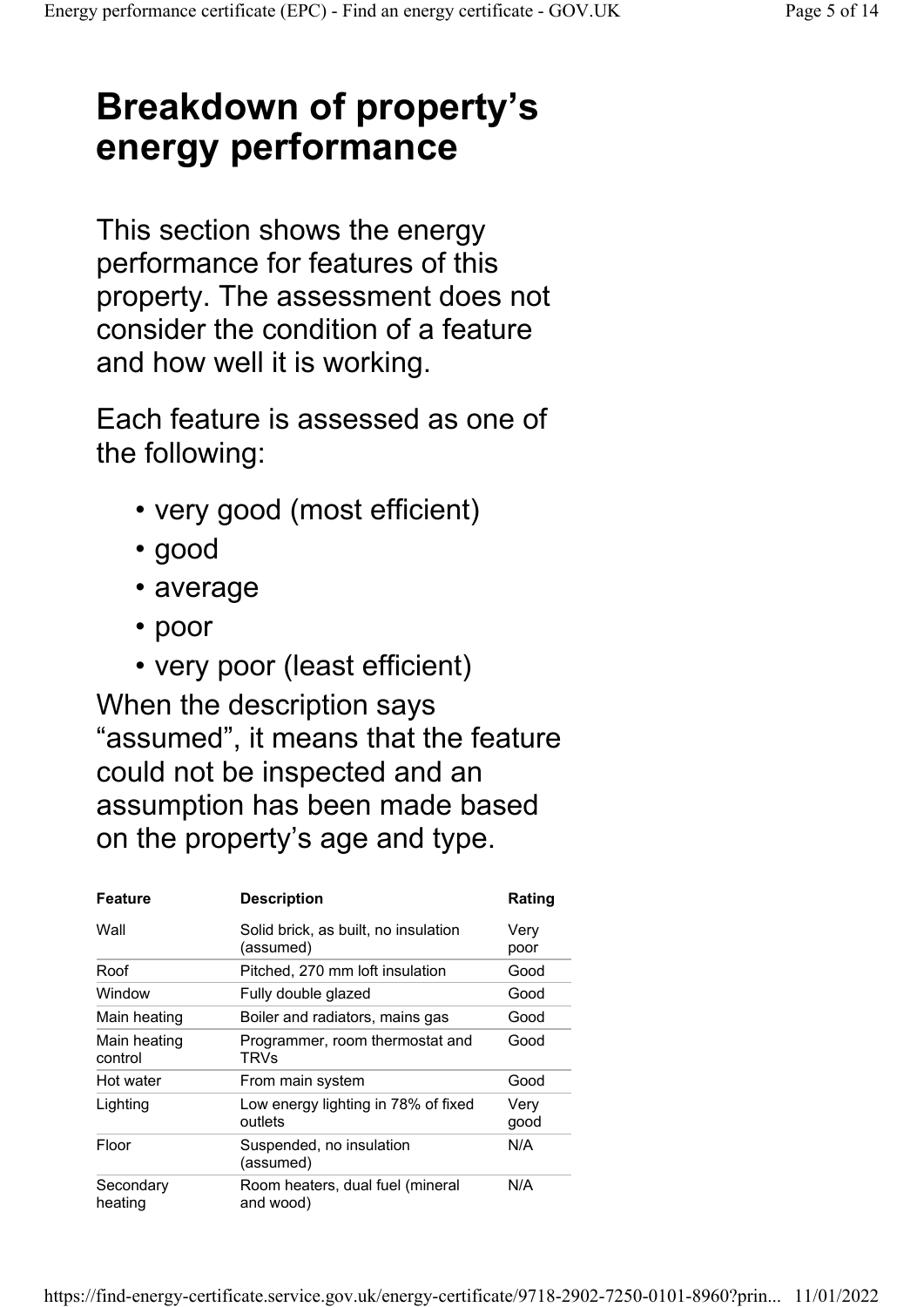### Primary energy use

The primary energy use for this property per year is 215 kilowatt hours per square metre (kWh/m2).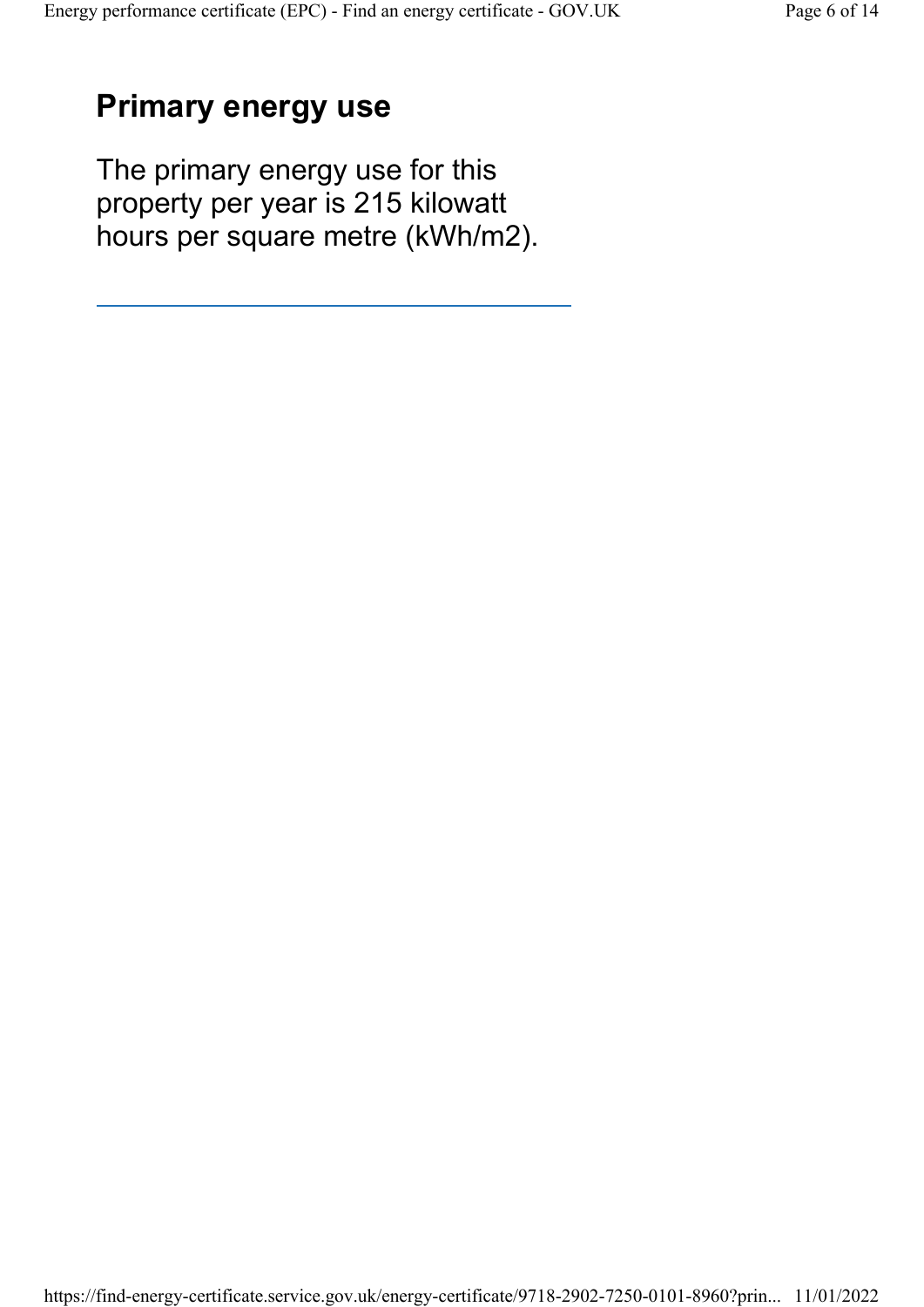| <b>Environmenta</b><br>impact of<br>this<br>property                                                                         | household<br>produces<br>С<br>This<br>2<br>property tonne<br>produces<br>CC                                                                  |
|------------------------------------------------------------------------------------------------------------------------------|----------------------------------------------------------------------------------------------------------------------------------------------|
| This<br>property's<br>current<br>environmental<br>impact rating<br>is D. It has                                              | This<br>property's toni<br>potential<br>production<br>C                                                                                      |
| the potential<br>to be B.                                                                                                    | By making<br>the                                                                                                                             |
| <b>Properties</b><br>are rated in a<br>scale from A<br>to G based<br>on how much<br>carbon<br>dioxide (CO2)<br>they produce. | recommendec<br><u>changes</u> , you<br>could reduce<br>this<br>property's<br>CO <sub>2</sub><br>emissions by<br>1.9 tonnes<br>per year. This |
| <b>Properties</b><br>with an A<br>rating                                                                                     | will help to<br>protect the<br>environment.                                                                                                  |
| produce less<br>CO2 than G<br>rated<br>properties.                                                                           | Environmenta<br>impact<br>ratings are<br>based on                                                                                            |
| 6<br>An<br>tonnes<br>average                                                                                                 | assumptions<br>about                                                                                                                         |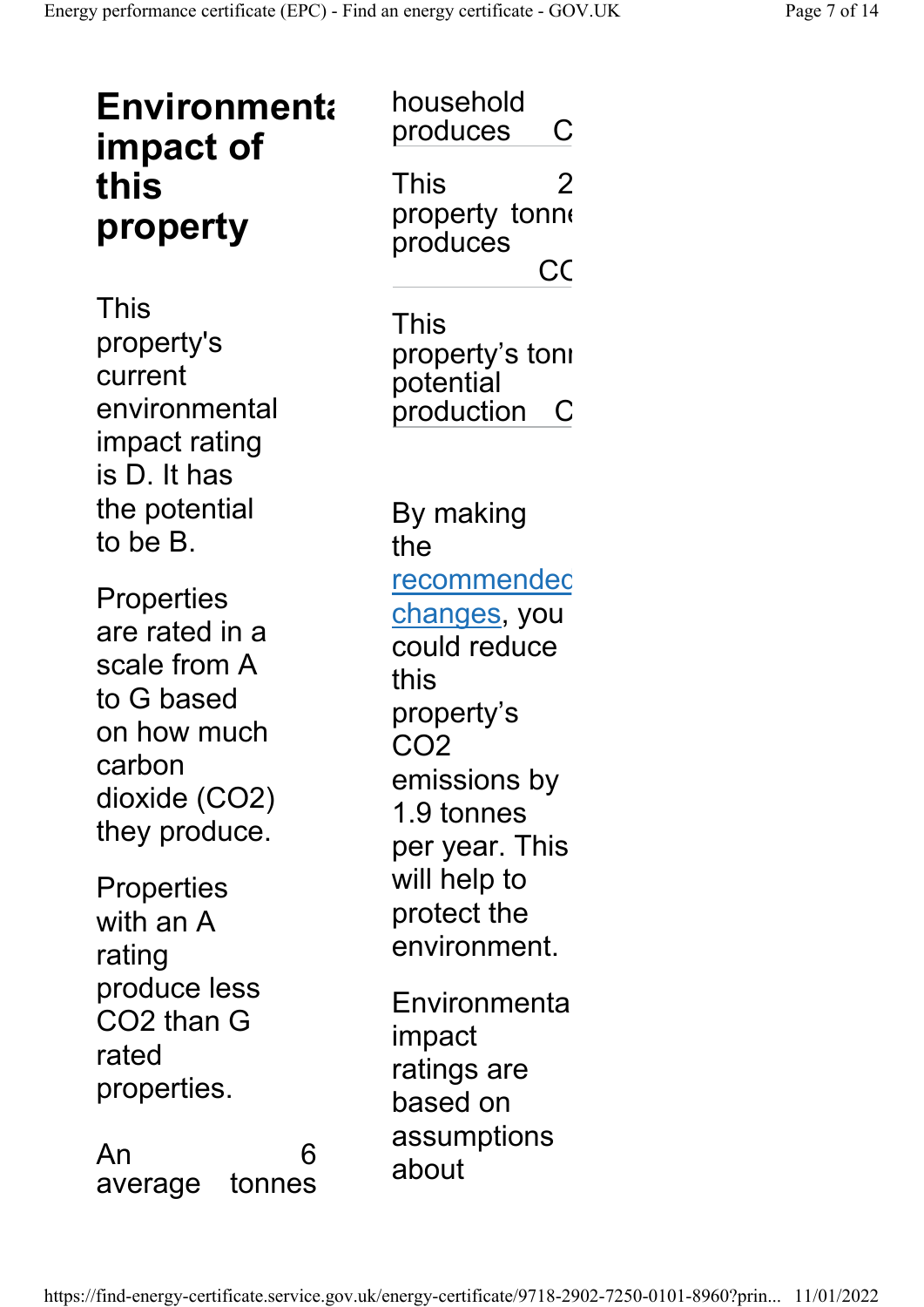average occupancy and energy use. They may not reflect how

energy is consumed by the people living at the property.

#### How to improve this property's energy performance

Making any of the recommended changes will improve this property's energy efficiency.

If you make all of the recommended changes, this will improve the property's energy rating and score from D (67) to B (87).

| <b>Recommendation</b>                      | <b>Typical</b><br>installation cost | <b>Typical yearly</b><br>saving |
|--------------------------------------------|-------------------------------------|---------------------------------|
| 1. Internal or external wall<br>insulation | £4.000 - £14.000                    | £114                            |
| 2. Floor insulation<br>(suspended floor)   | £800 - £1.200                       | £38                             |
| 3. Solar water heating                     | £4,000 - £6,000                     | £27                             |
| 4. Solar photovoltaic<br>panels            | £3.500 - £5.500                     | £340                            |

#### Paying for energy improvements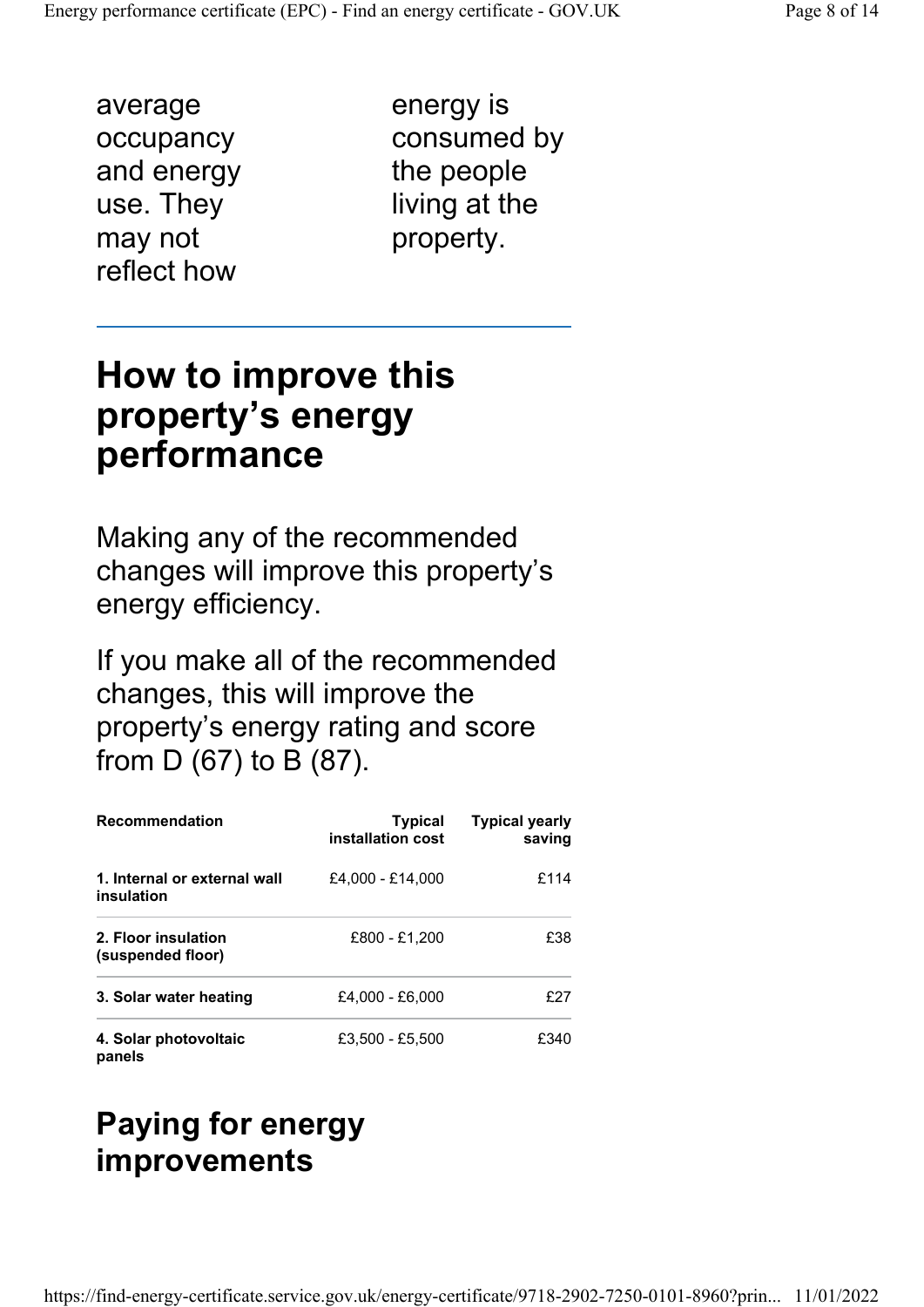Find energy grants and ways to save energy in your home. (https://www.gov.uk/improve-energyefficiency)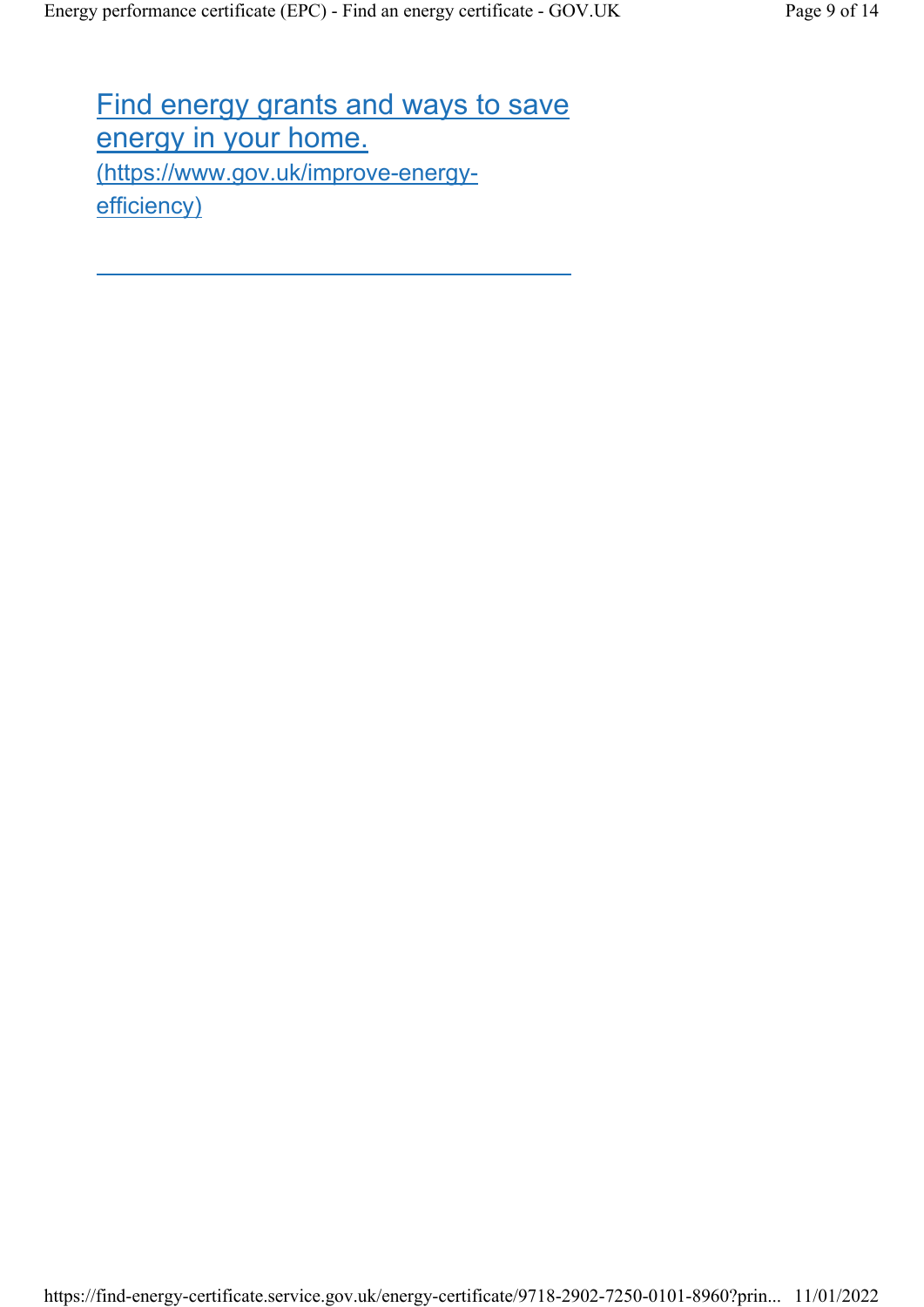Estimated energy use and potential savings

Estimated£663 yearly energy cost for this property

Potential£180 saving

The estimated cost shows how much the average household would spend in this property for heating, lighting and hot water. It is not based on how energy is used by the

people living at the property.

The estimated saving is based on making all of the recommendati in how to improve this property's energy performance.

For advice on how to reduce your energy bills visit Simple **Energy** Advice (https://www.simp

#### **Heating** use in this property

Heating a property usually makes up the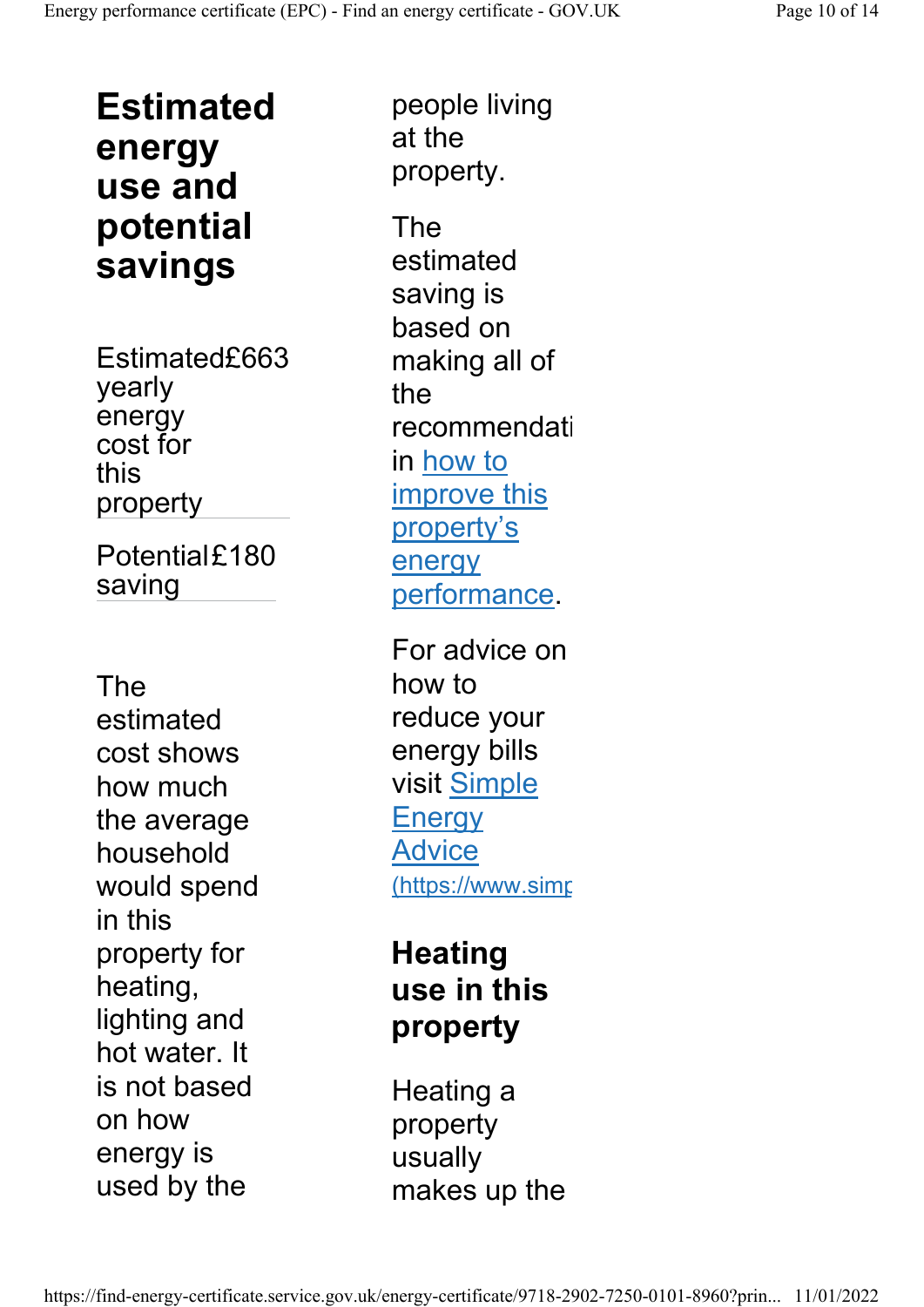majority of energy costs.

#### Estimated energy used to heat this property

| Space<br>heating | 6931<br>kWh |
|------------------|-------------|
|                  | per         |
|                  | year        |
| Water            | 2185        |
| heating          | kWh         |
|                  | per         |
|                  | year        |

Potential energy savings by installing insulation

Type of insulation Amount of energy saved Solid wall insulation 2140 kWh per year

You might be able to receive

**Renewable Heat Incentive** payments (https://www.gov. renewable-heatincentive). This will help to reduce carbon emissions by replacing your existing heating system with one that generates renewable heat. The estimated energy required for space and water heating will form the basis of the payments.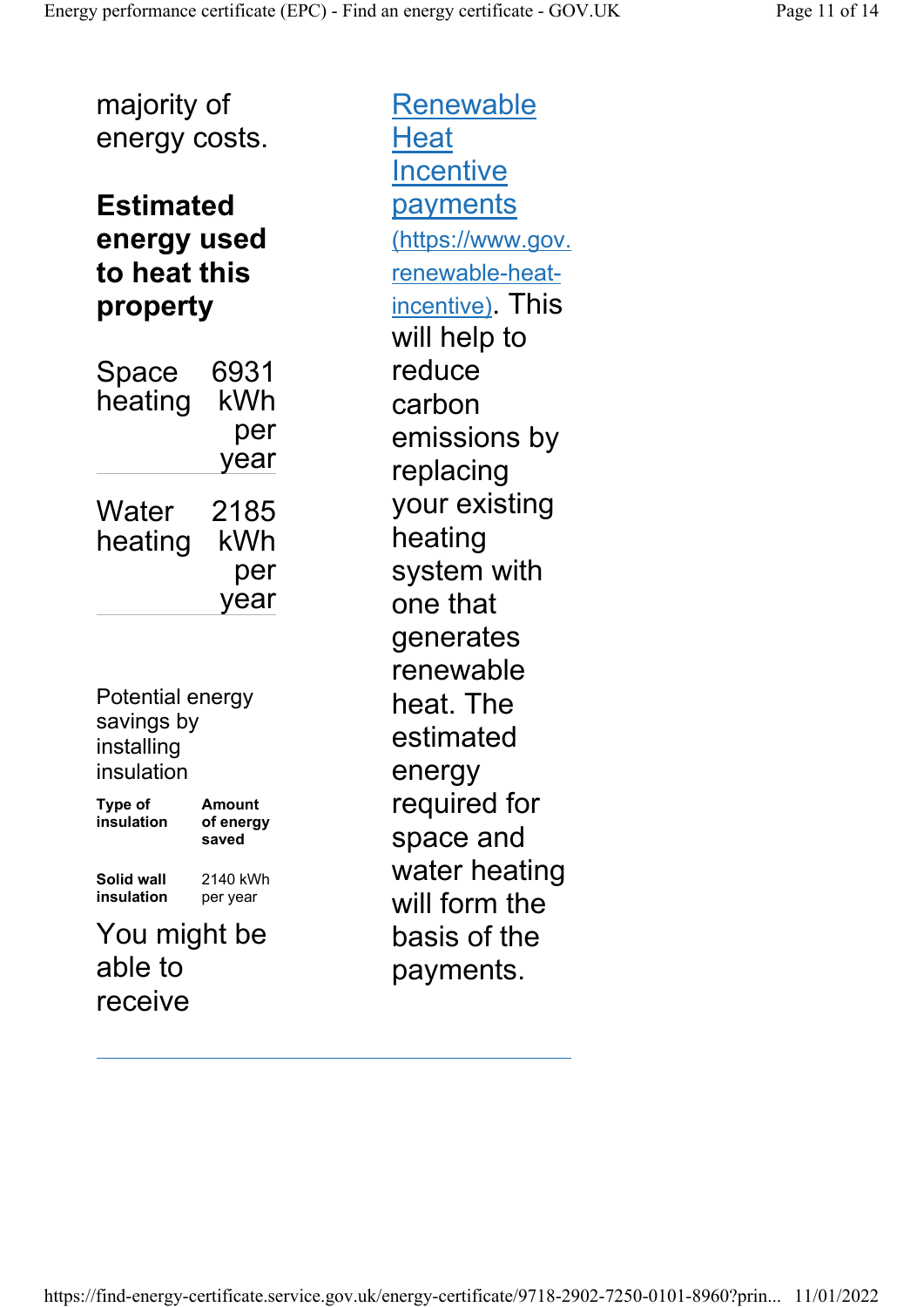## Contacting the assessor and accreditation scheme

This EPC was created by a qualified energy assessor.

If you are unhappy about your property's energy assessment or certificate, you can complain to the assessor directly.

If you are still unhappy after contacting the assessor, you should contact the assessor's accreditation scheme.

Accreditation schemes are appointed by the government to ensure that assessors are qualified to carry out EPC assessments.

#### Assessor contact details

| Assessor's name Damon |                   |  |
|-----------------------|-------------------|--|
|                       | <b>McGuinness</b> |  |
| Telephone             | 07886113227       |  |
| Email                 | mcquinness@live.  |  |
|                       |                   |  |

### Accreditation scheme contact details

Accreditation scheme ECMK